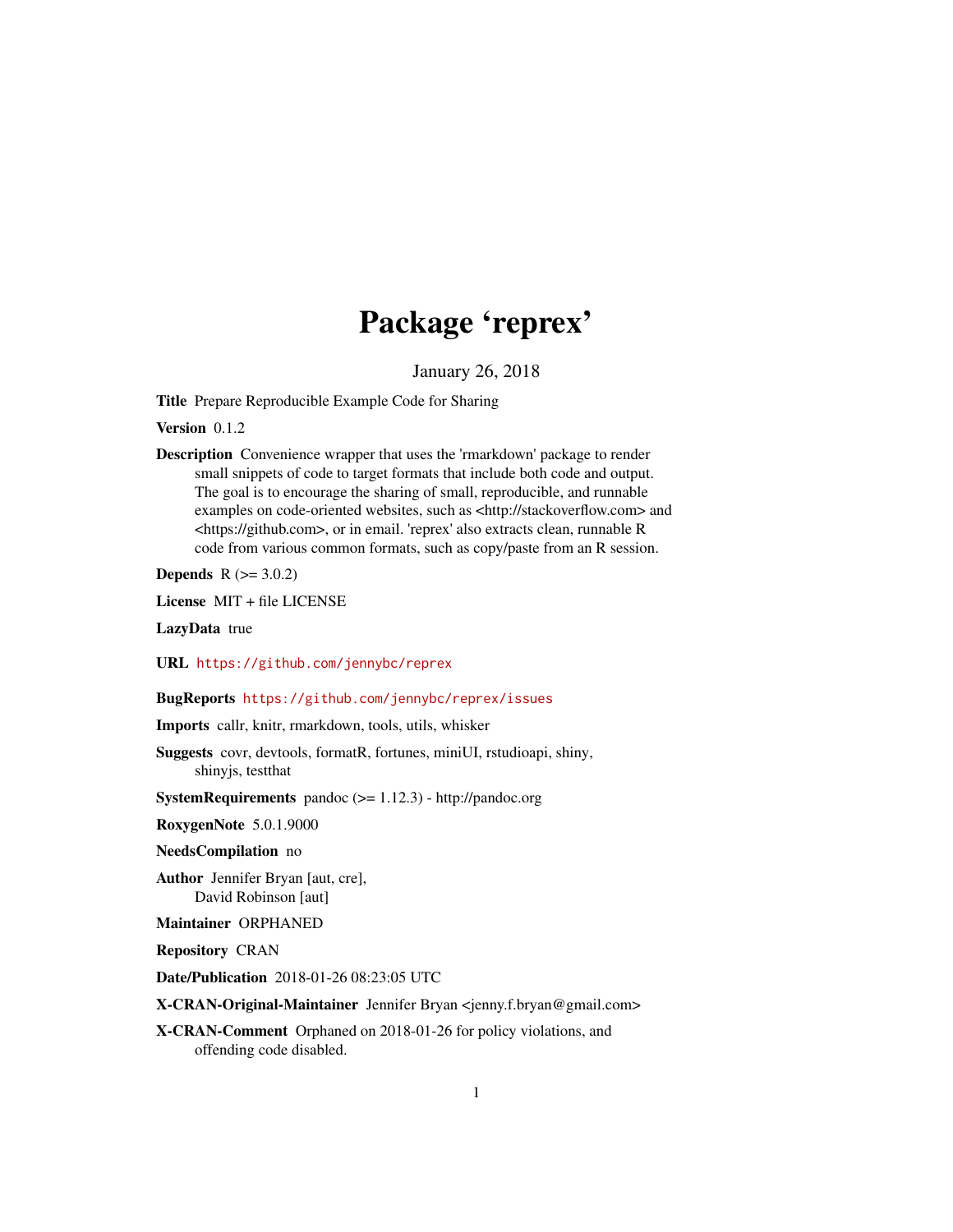### <span id="page-1-0"></span>R topics documented:

```
reprex . . . . . . . . . . . . . . . . . . . . . . . . . . . . . . . . . . . . . . . . . . . . 2
reprex_addin . . . . . . . . . . . . . . . . . . . . . . . . . . . . . . . . . . . . . . . . 5
un-reprex . . . . . . . . . . . . . . . . . . . . . . . . . . . . . . . . . . . . . . . . . . 6
```
#### **Index** [8](#page-7-0) **8**

<span id="page-1-1"></span>

reprex *Render a reprex*

#### Description

Run a bit of R code using [rmarkdown::render\(](#page-0-0)). The goal is to make it easy to share a small reproducible example ("reprex"), e.g., in a GitHub issue. Reprex source can be

- read from clipboard
- read from current selection or active document [\("Render reprex" RStudio addin\)](#page-4-1)
- provided directly as expression, character vector, or string
- read from file

The usual "code + commented output" is returned invisibly, put on the clipboard, and written to file. An HTML preview displays in RStudio's Viewer pane, if available, or in the default browser, otherwise. Leading "> " prompts, are stripped from the input code.

#### Usage

```
reprex(x = NULL, venue = c("gh", "so", "r", "R"), si = FALSE,
  show = TRUE, input = NULL, outfile = NULL, comment = "#>",
  opts_{\text{c}}chunk = NULL, opts_knit = NULL)
```
#### Arguments

| X     | An expression. If not given, reprex() looks for code in input or on the clip-<br>board, in that order.                                                                                                                                                 |
|-------|--------------------------------------------------------------------------------------------------------------------------------------------------------------------------------------------------------------------------------------------------------|
| venue | "gh" for GitHub (default), "so" for StackOverflow, "r" or "R" for a runnable R<br>script, with commented output interleaved.                                                                                                                           |
| si    | Whether to include the results of devtools: : session_info(), if available, or<br>sessionInfo() at the end of the reprex. When venue $=$ "gh" (the default),<br>session info is wrapped in a collapsible details tag.                                  |
| show  | Whether to show rendered output in a viewer (RStudio or browser). Defaults to<br>TRUE.                                                                                                                                                                 |
| input | Character. If has length one and lacks a terminating newline, interpreted as the<br>path to a file containing reprex code. Otherwise, assumed to hold reprex code as<br>character vector (length greater than one) or string (with embedded newlines). |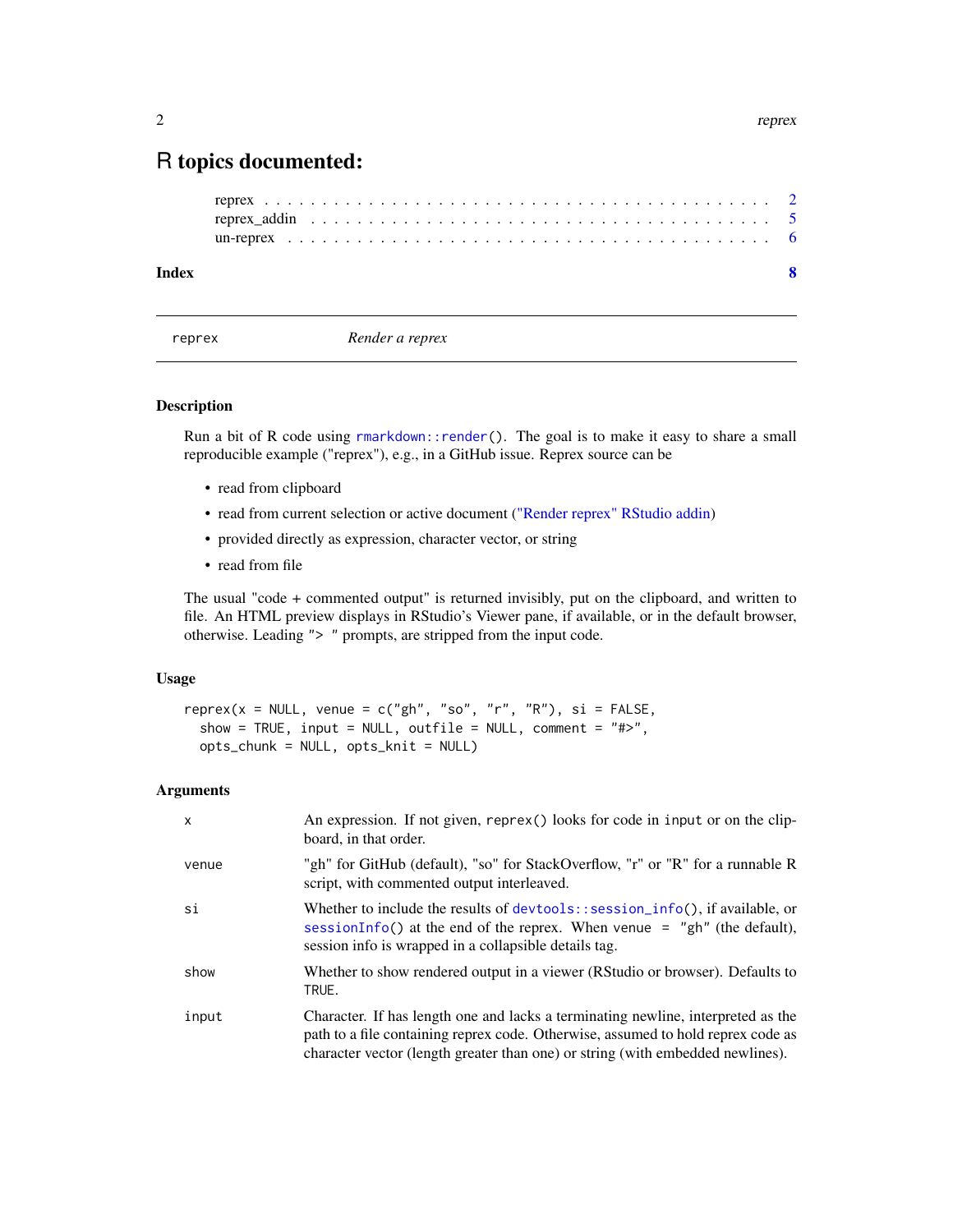#### <span id="page-2-0"></span>reprex 3

| outfile               | Optional basename for output files. When NULL (default), reprex writes to temp                                                   |
|-----------------------|----------------------------------------------------------------------------------------------------------------------------------|
|                       | files below the session temp directory. If outfile = "foo", expect output                                                        |
|                       | files in current working directory, like foo_reprex.R, foo_reprex.md, and, if                                                    |
|                       | venue = "R", foo_rendered.R. If outfile = NA, expect output files in current                                                     |
|                       | working directory with basename derived from the path in input, if sensible,                                                     |
|                       | otherwise from tempfile().                                                                                                       |
| comment               | Character. Prefix with which to comment out output, defaults to "#>".                                                            |
| opts_chunk, opts_knit |                                                                                                                                  |
|                       | Named list. Optional knitr chunk and package options, respectively, to supple-<br>ment or override reprex defaults. See Details. |
|                       |                                                                                                                                  |

#### Details

reprex sets specific [knitr options,](http://yihui.name/knitr/options/) which you can supplement or override via the opts\_chunk and opts\_knit arguments or via explicit calls to knitr in your reprex code (see examples). If all you want to override is the comment option, use the dedicated argument, e.g.communent =  $"#; -$ )".

- Chunk options default to collapse = TRUE, comment = "#>", error = TRUE. These are options you normally set via knitr::opts\_chunk\$set(). Note that error = TRUE, because a common use case is bug reporting.
- Package options default to upload.fun = knitr::imgur\_upload. These are options you normally set via knitr::opts\_knit\$set(). The upload.fun defaults to [imgur\\_upload](#page-0-0) so figures produced by the reprex appear properly on GitHub.

#### Value

Character vector of rendered reprex, invisibly.

#### Examples

```
## Not run:
# put some code like this on the clipboard
# (y \le -1:4)# mean(y)
reprex()
# provide code as an expression
reprex(rbinom(3, size = 10, prob = 0.5))
reprev({y \le -1:4; mean(y)})# note that you can include newlines in those brackets
# in fact, that is probably a good idea
reprex({
 x < -1:4y \le -2:5x + y})
## provide code via character vector
reprex(input = c("x <- 1:4", "y <- 2:5", "x + y"))
```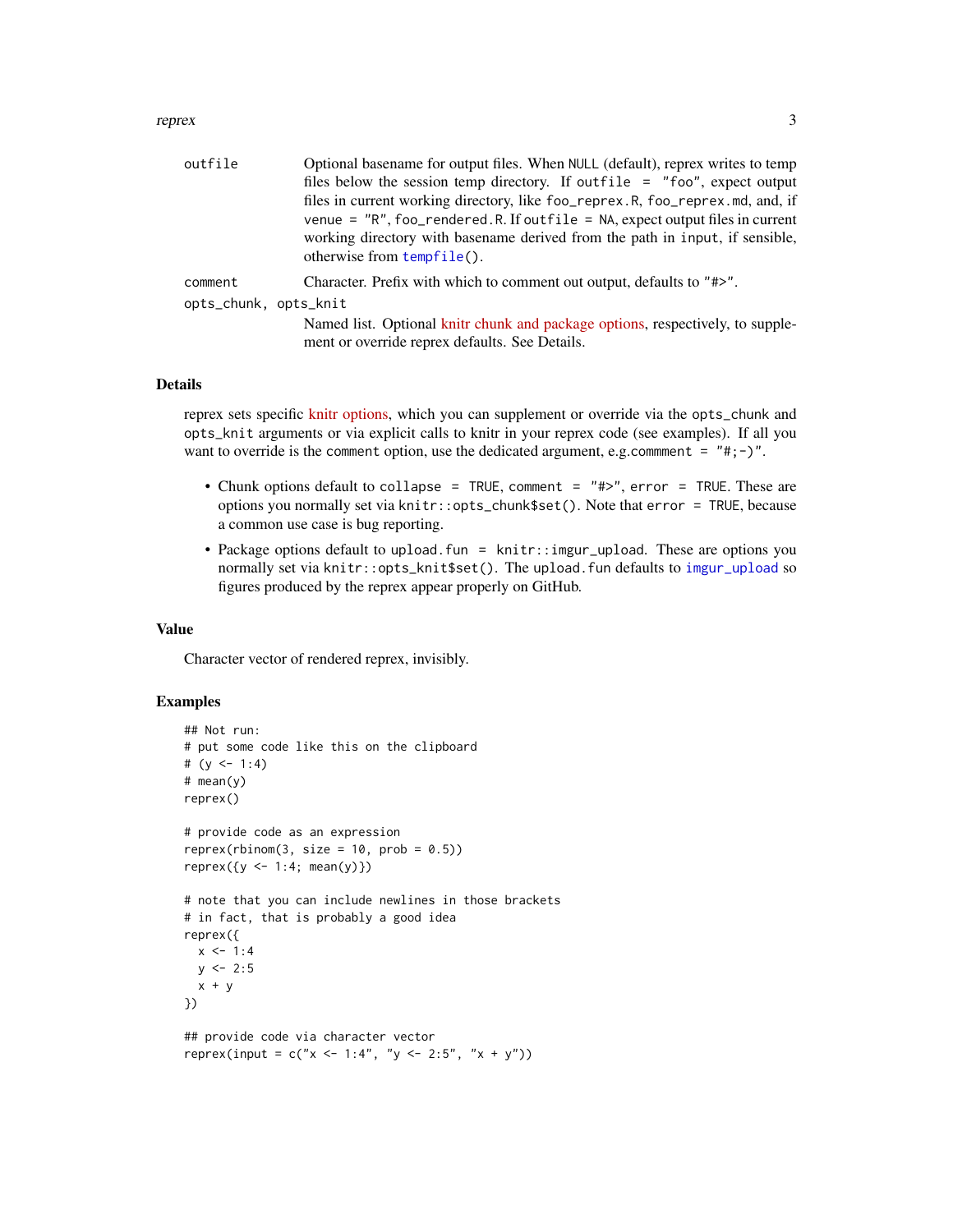```
## if just one line, terminate with '\n'
reprev(input = "rnorm(3) \n'})## customize the output comment prefix
reprex(rbinom(3, size = 10, prob = 0.5), comment = "#; -)")
# override a default chunk option, in general
represent((y < -1:4); median(y)), opts_{chunk} = list(collapse = FALSE))# the above is simply shorthand for this and produces same result
reprex({
  #+ setup, include = FALSE
  knitr::opts_chunk$set(collapse = FALSE)
  #+ actual-reprex-code
  (y \le -1:4)median(y)
})
# add prose, use general markdown formatting
reprex({
  #' # A Big Heading
  #'
  #' Look at my cute example. I love the
  #' [reprex](https://github.com/jennybc/reprex#readme) package!
  y \le -1:4mean(y)
})
# read reprex from file
writeLines(c("x < -1:4", "mean(x)"), "foofy.R")reprex(input = "foofy.R")
# read from file and write to similarly-named outfiles
reprev(input = "footy.R", outfile = NA)list.files(pattern = "foofy")
file.remove(list.files(pattern = "foofy"))
# write rendered reprex to file
reprex({
  x < -1:4y \le -2:5x + y}, outfile = "foofy")
list.files(pattern = "foofy")
file.remove(list.files(pattern = "foofy"))
# write reprex to file AND keep figure local too, i.e. don't post to imgur
reprex({
  #' Some prose
  ## regular comment
  (x < -1:4)median(x)
```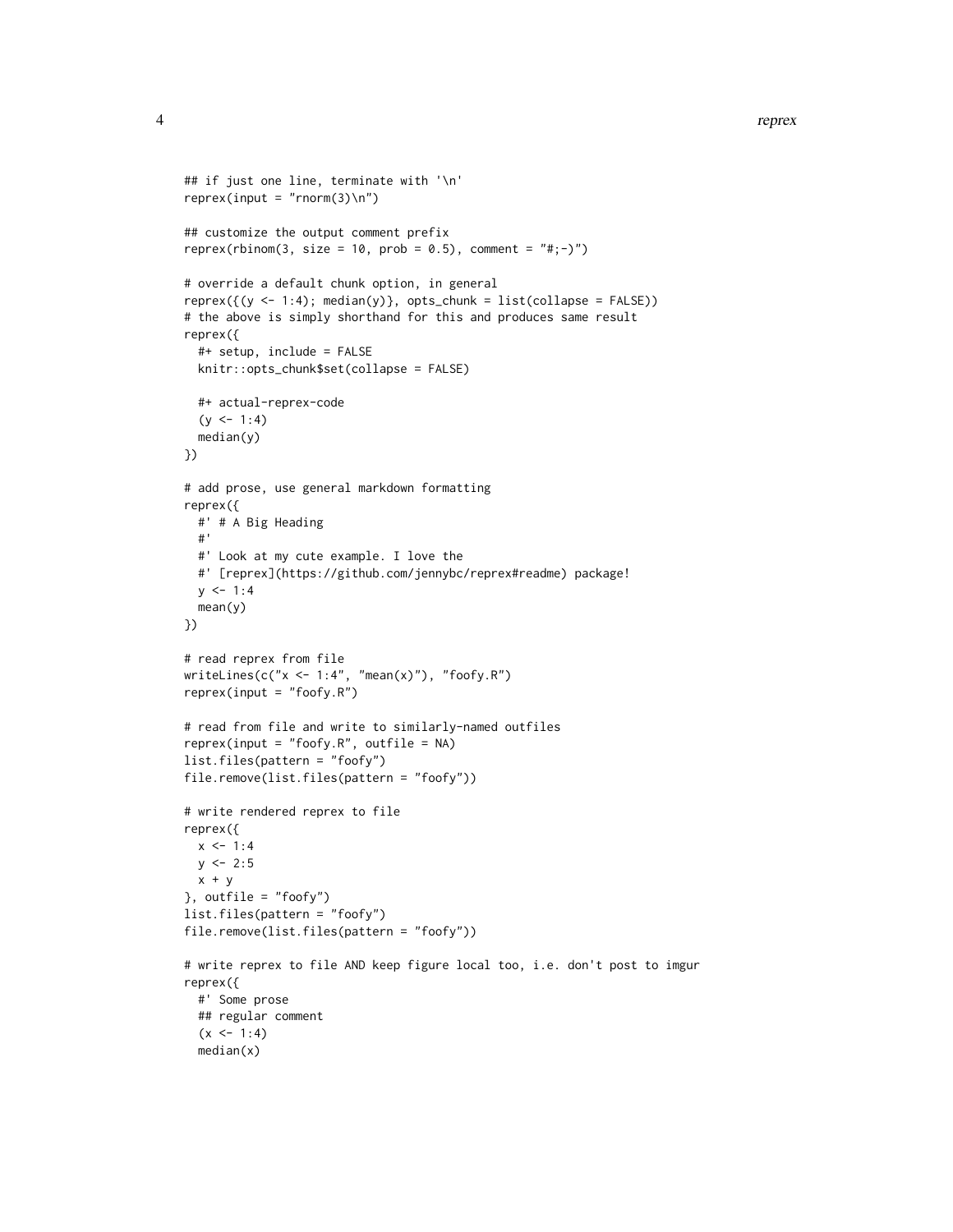<span id="page-4-0"></span>reprex\_addin 5

```
plot(x)
  }, outfile = "blarg", opts_knit = list(upload.fun = identity))
list.files(pattern = "blarg")
unlink(list.files(pattern = "blarg"), recursive = TRUE)
## target venue = StackOverflow
## http://stackoverflow.com/editing-help
ret <- reprex({
  x < -1:4y \le -2:5x + y}, venue = "so")
ret
## target venue = R, also good for email or Slack snippets
ret <- reprex({
 x \le -1:4y \le -2:5x + y}, venue = "R")
ret
## include prompt and don't comment the output
## use this when you want to make your code hard to execute :)
reprex({
  x \le -1:4y \le -2:5x + y}, opts_chunk = list(comment = NA, prompt = TRUE))
## leading prompts are stripped from source
reprex(input = c("> x < -1:3", "> median(x)"))
## End(Not run)
```
<span id="page-4-1"></span>reprex\_addin *Render a reprex*

#### Description

An [RStudio gadget](https://shiny.rstudio.com/articles/gadgets.html) and [addin](http://rstudio.github.io/rstudioaddins/) to call [reprex\(](#page-1-1)). Appears as "Render reprex" in the RStudio Addins menu. Prepare in one of these ways:

- 1. Copy reprex source to clipboard.
- 2. Select reprex source.
- 3. Activate the file containing reprex source.

Call [reprex\(](#page-1-1)) directly for more control via additional arguments.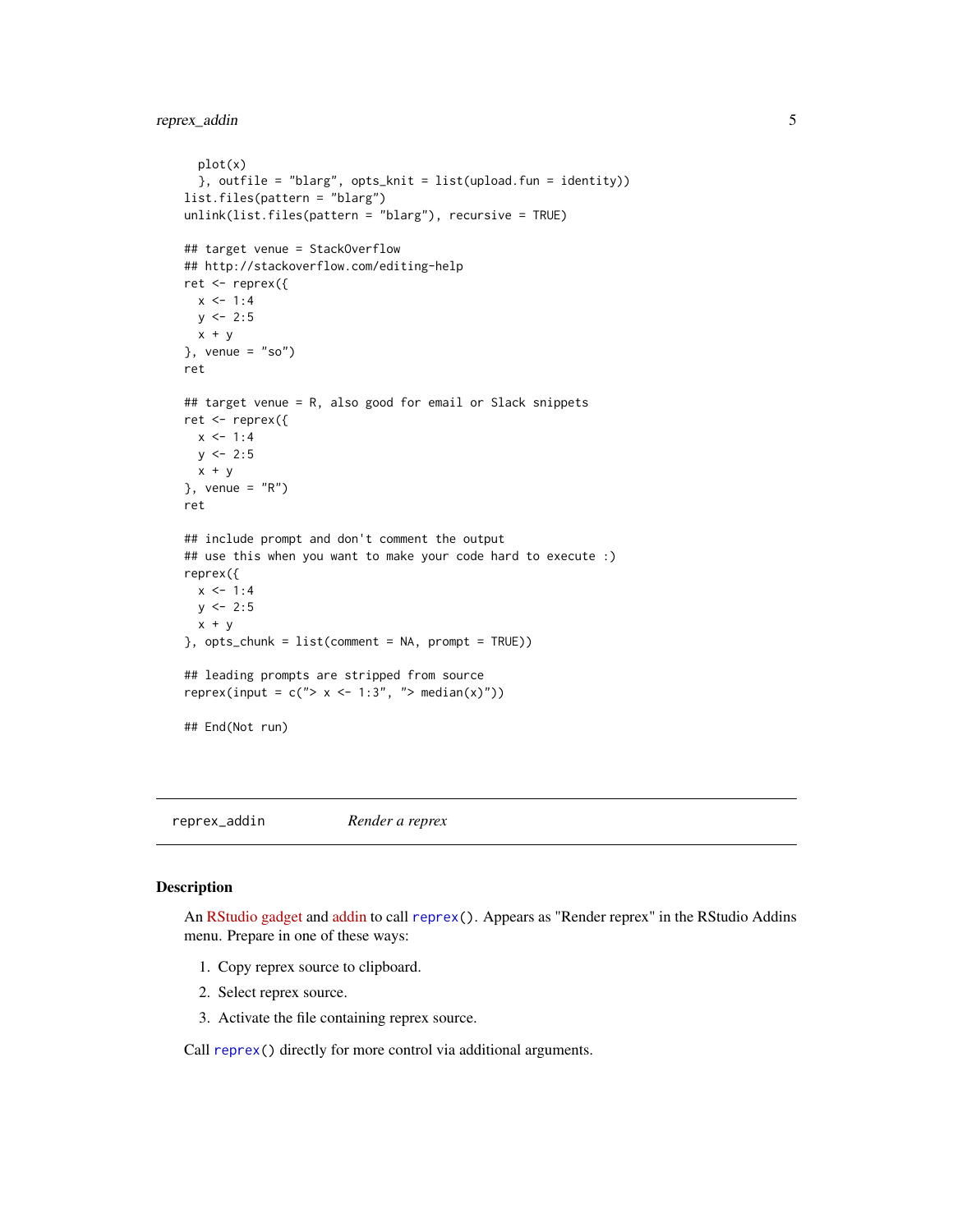#### <span id="page-5-0"></span>Usage

reprex\_addin()

un-reprex *Un-render a reprex*

#### Description

Recover clean, runnable code from a reprex captured in the wild. The code is printed, returned invisibly, and written to the clipboard, if possible. Pick the function that deals with your problem:

- reprex\_invert() handles Markdown, with code blocks indicated with backticks or indentation, e.g., the direct output of [reprex\(](#page-1-1)..., venue = "gh") or reprex(..., venue = "so").
- reprex\_clean() assumes R code is top-level, possibly interleaved with commented output, e.g., a displayed reprex copied from GitHub or the direct output of [reprex\(](#page-1-1)..., venue = "R").
- reprex\_rescue() assumes R code lines start with a prompt and printed output is top-level, e.g., what you'd get by copying from the R Console.

#### Usage

```
represent r = 0 r = 0 r = 0 r = 1 r = 1 r = 1 r = 1 r = 1 r = 0 r = 0 r = 0 r = 0 r = 0 r = 0 r = 0 r = 0 r = 0 r = 0 r = 0 r = 0 r = 0 r = 0 r = 0 r = 0 r = 0 r = 0 r = 0 r = 0 r = 0 r = 0 r = 0 
reprex_clean(input = NULL, comment = "^#>")
reprex_rescue(input = NULL, prompt = getOption("prompt"))
```
#### Arguments

| input   | character, holding a wild-caught reprex as a character vector (length greater than<br>one), string (length one with terminating newline), or file path (length one with<br>no terminating newline). If not provided, the clipboard is consulted for input. |
|---------|------------------------------------------------------------------------------------------------------------------------------------------------------------------------------------------------------------------------------------------------------------|
| venue   | "gh" for GitHub (default), "so" for StackOverflow, "r" or "R" for a runnable R<br>script, with commented output interleaved.                                                                                                                               |
| comment | regular expression that matches commented output lines                                                                                                                                                                                                     |
| prompt  | character, the prompt at the start of R commands                                                                                                                                                                                                           |

#### Value

character vector holding just the clean R code, invisibly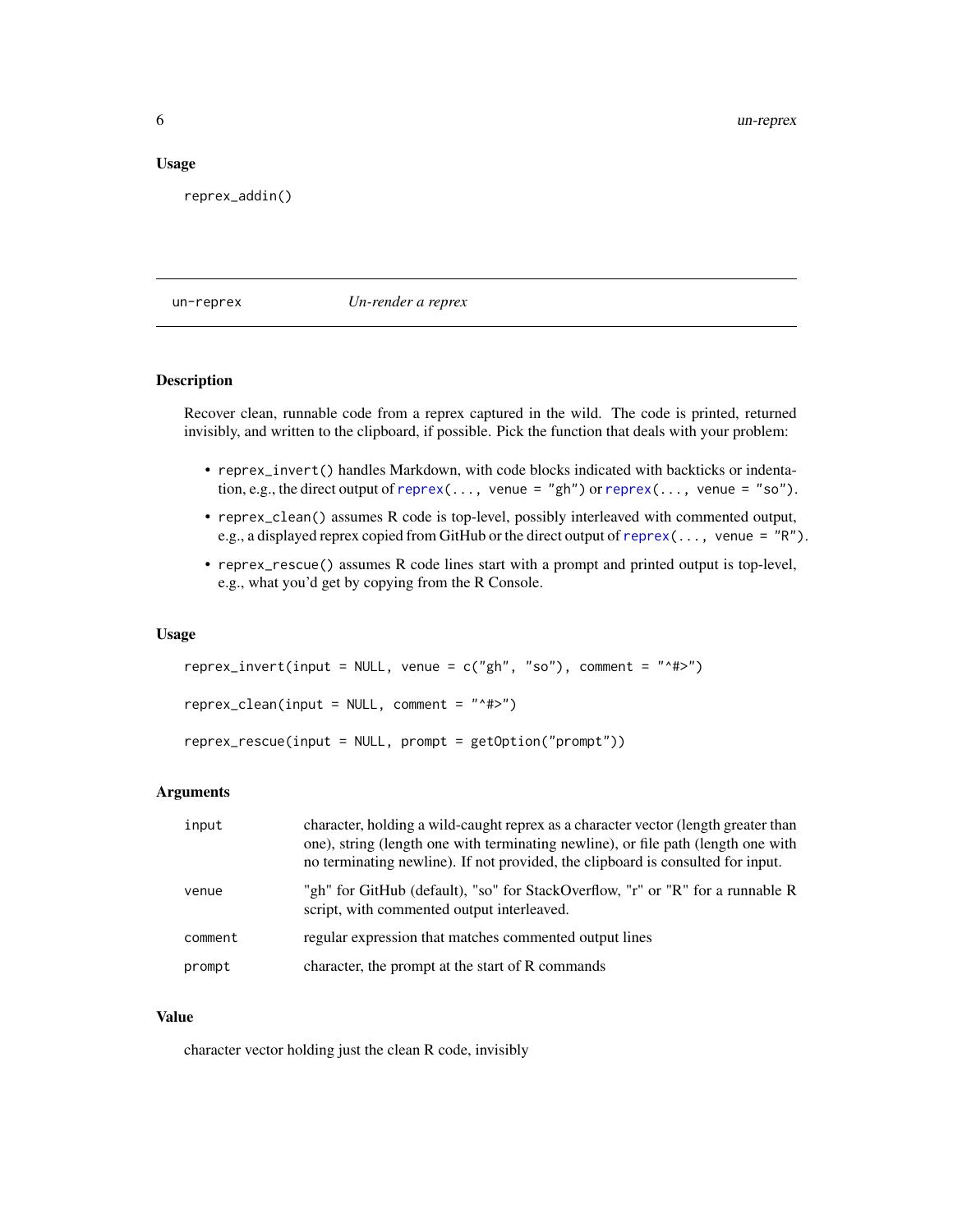#### <span id="page-6-0"></span>un-reprex 7

#### Functions

- reprex\_invert: Attempts to reverse the effect of [reprex\(](#page-1-1)). The input should be Markdown, presumably the output of [reprex\(](#page-1-1)). venue matters because, in GitHub-flavored Markdown, code blocks are placed within triple backticks. In other Markdown dialects, such as the one used on StackOverflow, code is indented by four spaces.
- reprex\_clean: Removes lines of commented output from a displayed reprex, such as code copied from a GitHub issue or reprex'ed with venue = "R".
- reprex\_rescue: Removes lines of output and strips prompts from lines holding R commands. Typical input is copy/paste from R Console.

#### Examples

```
## a rendered reprex can be inverted, at least approximately
x \leq - reprex({
  #' Some text
  #+ chunk-label-and-options-cannot-be-recovered, message = TRUE
  (x < -1:4)#' More text
  y \le -2:5x + y}, show = FALSE)
writeLines(x)
reprex_invert(x)
## a displayed reprex can be cleaned of commented output
x \leq -c(
  "## a regular comment, which is retained",
  "(x <- 1:4)",
  "#> [1] 1 2 3 4",
  "median(x)",
  "#> [1] 2.5"
  \lambdareprex_clean(x)
## Not run:
## round trip with reprex(..., venue = "R")
code_in \leftarrow c("x \leftarrow rnorm(2)", "min(x)")
res \leq reprex(input = code_in, venue = "R")
res
(code_out <- reprex_clean(res))
identical(code_in, code_out)
## End(Not run)
## rescue a reprex that was copied from a live R session
x \leftarrow c"> ## a regular comment, which is retained",
  "> (x \le -1:4)",
  "[1] 1 2 3 4",
  "> median(x)",
  "[1] 2.5"
\lambdareprex_rescue(x)
```